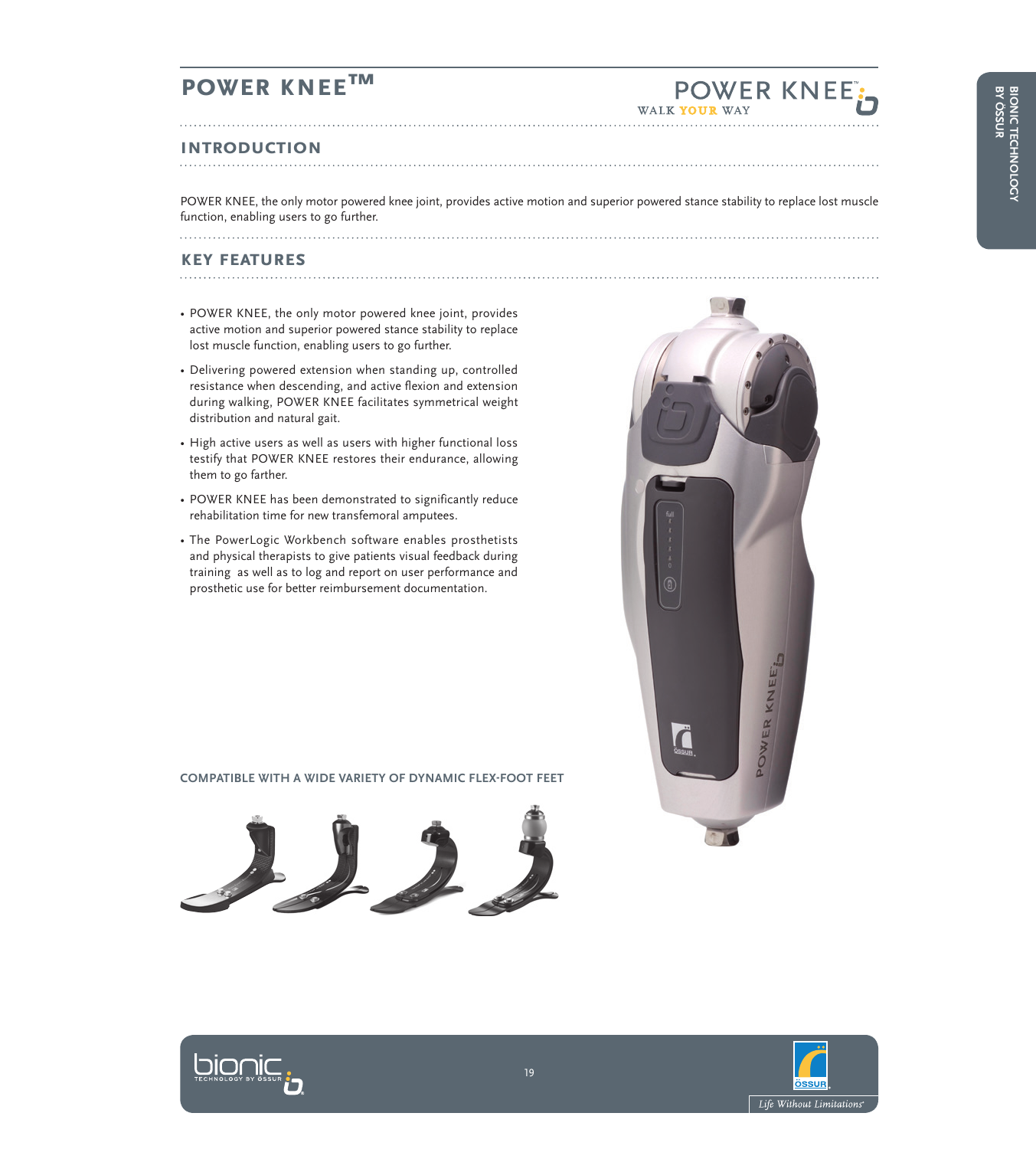# **power knee™**

# **Tt**

#### User information

| Amputation<br>Level:    | <b>POWER KNEE</b> | Transfemoral                   |
|-------------------------|-------------------|--------------------------------|
|                         | POWER KNEE EUP    | <b>Bilateral Transfemoral</b>  |
|                         |                   | Unilateral Hip Disarticulation |
|                         |                   | Unilateral Hemipelvectomy      |
| Impact Level:           |                   | Low to Moderate                |
| Maximum Patient Weight: |                   | 165kg (363wlbs)                |

| <b>KNEE INFORMATION</b>     |                          |  |
|-----------------------------|--------------------------|--|
| Net Weight:                 | 2.7kg (6lbs) w/o battery |  |
| Battery Weight:             | 0.49kg (1.1lbs)          |  |
| Build Height:               | 275mm (10 13/16")        |  |
| Knee Flexion:               | $120^\circ$              |  |
| Minimum Clearance:          | 380mm (14 15/16")        |  |
| Aluminum Frame Construction |                          |  |
| Internal Extension Assist   |                          |  |



POWER KNEE<sup>t</sup>

# **clearance**